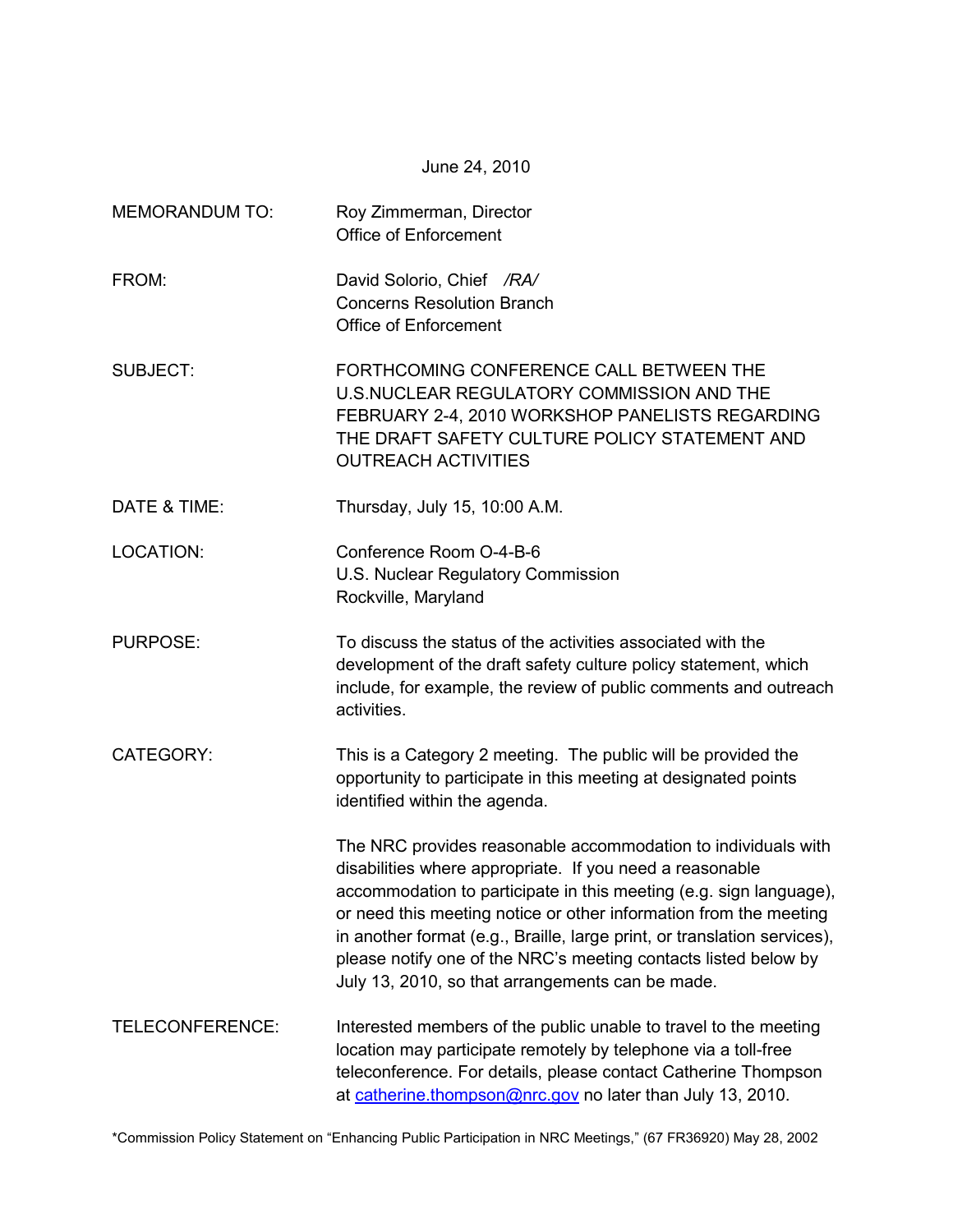| NOTE:         | Additional information on safety culture can also be found on the<br>website: http://www.nrc.gov/about-<br>nrc/regulatory/enforcement/safety-culture/html |                                                                                                                                                                                                                                                                                                                                                                                                                                                                                                                                                                                                                                                                                                                                                                                                                                                                                                      |  |  |  |
|---------------|-----------------------------------------------------------------------------------------------------------------------------------------------------------|------------------------------------------------------------------------------------------------------------------------------------------------------------------------------------------------------------------------------------------------------------------------------------------------------------------------------------------------------------------------------------------------------------------------------------------------------------------------------------------------------------------------------------------------------------------------------------------------------------------------------------------------------------------------------------------------------------------------------------------------------------------------------------------------------------------------------------------------------------------------------------------------------|--|--|--|
| CONTACT:      | Catherine Thompson (OE)<br>301-415-3409<br>catherine.thompson@nrc.gov                                                                                     |                                                                                                                                                                                                                                                                                                                                                                                                                                                                                                                                                                                                                                                                                                                                                                                                                                                                                                      |  |  |  |
| PARTICIPANTS: | Participants from the NRC include staff from the Office of<br>Enforcement. NRC anticipates various external stakeholders.                                 |                                                                                                                                                                                                                                                                                                                                                                                                                                                                                                                                                                                                                                                                                                                                                                                                                                                                                                      |  |  |  |
|               | <b>NRC</b><br>Roy Zimmerman, OE<br>Andy Campbell, OE<br>David Solorio, OE<br>Maria Schwartz, OE<br>Jose Ibarra, OE<br>Catherine Thompson, OE              | <b>Invited Stakeholders</b><br>Mike Boren, US Enrichment Corp.<br>Kevin Buckley, AAPM<br>Gerard Castro, Joint Commission<br>David Collins, member of public<br>Lynne Fairobent, AAPM<br><b>Billie Garde, Attorney</b><br>James Houf, ANST<br>Tim Houghton, NEI<br>Jere Jenkins, Purdue University<br>Ken Koves, INPO<br>John Larson, NUPIC<br>Bob Link, AREVA<br>Jim Lynch, INPO<br>George Marshall, APNGA<br><b>Steve Reese, Purdue University</b><br>Wayne Rice, AFL-CIO<br>Janet Schuleter, NEI<br>Shawn Seeley, OAS<br>Diane Sieracki, member of public<br>Gayle Staton, NDTMA<br>Duann Thistlethwaite, SNM<br><b>Richard Toohey, HPS</b><br>Bruce Williams, Shaw Power Group<br>Victoria Winfrey, Prairie Island<br><b>Indian Community Tribal Council</b><br>Chuck Workman, G4S<br>*Commission Policy Statement on "Enhancing Public Participation in NRC Meetings," (67 FR36920) May 28, 2002 |  |  |  |